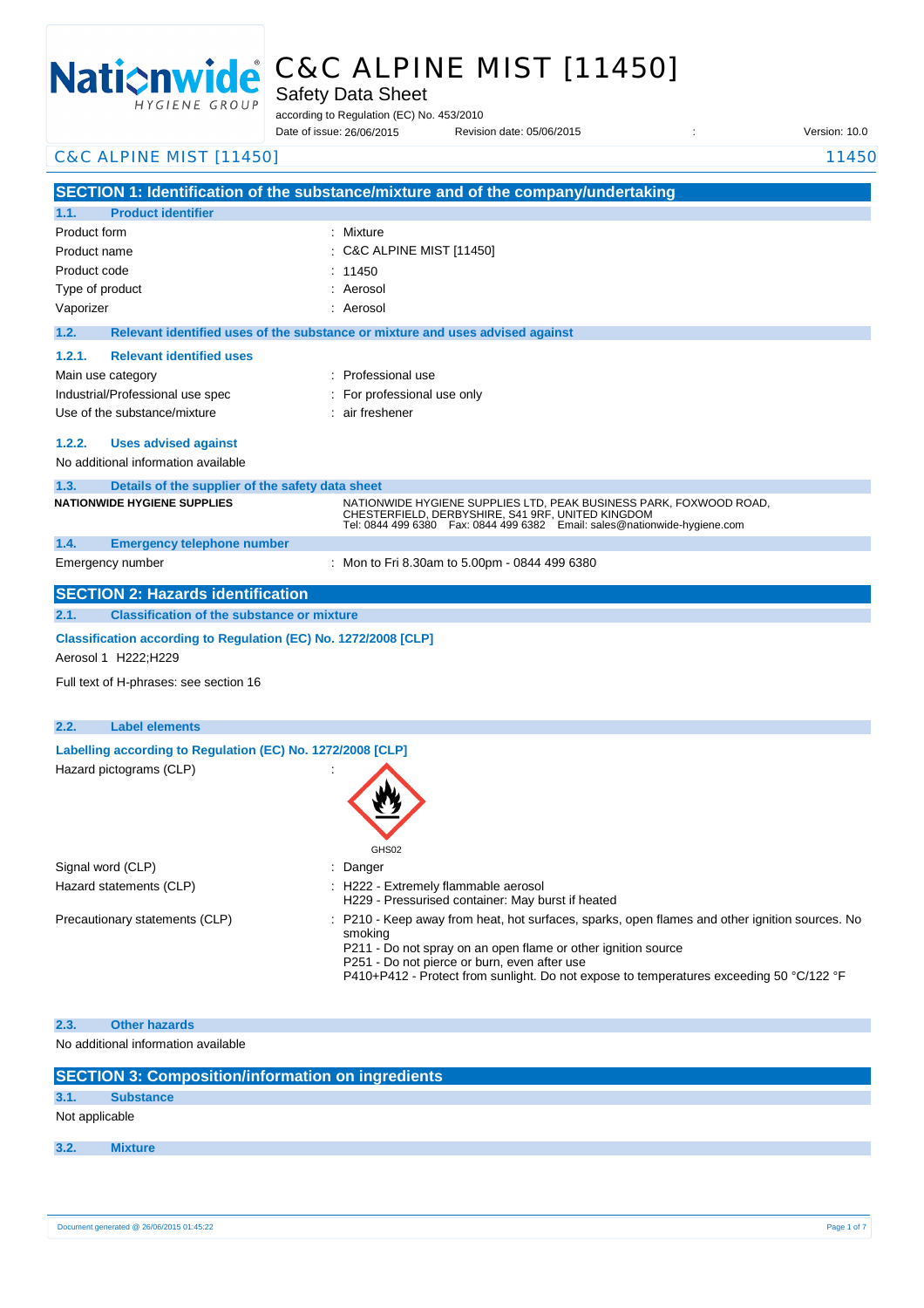according to Regulation (EC) No. 453/2010

| <b>Name</b>                                                                     | <b>Product identifier</b>                                                                              | $\frac{9}{6}$ | <b>Classification according to</b><br>Directive 67/548/EEC | <b>Classification according to</b><br><b>Regulation (EC) No.</b><br>1272/2008 [CLP] |
|---------------------------------------------------------------------------------|--------------------------------------------------------------------------------------------------------|---------------|------------------------------------------------------------|-------------------------------------------------------------------------------------|
| propane<br>substance with national workplace exposure<br>$limit(s)$ (DK, $IE$ ) | (CAS No) 74-98-6<br>(EC no) 200-827-9<br>(EC index no) 601-003-00-5                                    | $5 - 15$      | $F +: R12$                                                 | Flam. Gas 1, H220                                                                   |
| butane<br>substance with national workplace exposure<br>$limit(s)$ (DK, GB, IE) | (CAS No) 106-97-8<br>(EC no) 203-448-7<br>(EC index no) 601-004-00-0                                   | $5 - 15$      | $F +: R12$                                                 | Flam. Gas 1, H220<br>Press, Gas                                                     |
| propan-2-ol, isopropyl alcohol,<br>isopropanol                                  | (CAS No) 67-63-0<br>(EC no) 200-661-7<br>(EC index no) 603-117-00-0<br>(REACH-no) 01-<br>2119457558-25 | $1 - 5$       | F: R11<br>Xi: R36<br>R67                                   | Flam. Lig. 2, H225<br>Eye Irrit. 2, H319<br>STOT SE 3, H336                         |

Full text of R- and H-phrases: see section 16

|                         | <b>SECTION 4: First aid measures</b>                                |                                                                                                                                                                                               |
|-------------------------|---------------------------------------------------------------------|-----------------------------------------------------------------------------------------------------------------------------------------------------------------------------------------------|
| 4.1.                    | <b>Description of first aid measures</b>                            |                                                                                                                                                                                               |
|                         | First-aid measures general                                          | : Get medical advice/attention if you feel unwell.                                                                                                                                            |
|                         | First-aid measures after inhalation                                 | Remove person to fresh air and keep comfortable for breathing.                                                                                                                                |
|                         | First-aid measures after skin contact                               | Wash with plenty of soap and water.                                                                                                                                                           |
|                         | First-aid measures after eye contact                                | IF IN EYES: Rinse cautiously with water for several minutes. Remove contact lenses, if present<br>and easy to do. Continue rinsing. If eye irritation persists: Get medical advice/attention. |
|                         | First-aid measures after ingestion                                  | Do NOT induce vomiting. Rinse mouth. Drink plenty of water. Get medical advice/attention.                                                                                                     |
| 4.2.                    | Most important symptoms and effects, both acute and delayed         |                                                                                                                                                                                               |
|                         | Symptoms/injuries                                                   | : Not expected to present a significant hazard under anticipated conditions of normal use.                                                                                                    |
|                         | Symptoms/injuries after inhalation                                  | May cause respiratory irritation.                                                                                                                                                             |
|                         | Symptoms/injuries after skin contact                                | Repeated exposure may cause skin dryness or cracking.                                                                                                                                         |
|                         | Symptoms/injuries after eye contact                                 | Causes eye irritation.                                                                                                                                                                        |
|                         | Symptoms/injuries after ingestion                                   | May cause a light irritation of the linings of the mouth, throat, and gastrointestinal tract.                                                                                                 |
| 4.3.                    |                                                                     | Indication of any immediate medical attention and special treatment needed                                                                                                                    |
|                         | Treat symptomatically.                                              |                                                                                                                                                                                               |
|                         | <b>SECTION 5: Firefighting measures</b>                             |                                                                                                                                                                                               |
| 5.1.                    | <b>Extinguishing media</b>                                          |                                                                                                                                                                                               |
|                         | Suitable extinguishing media                                        | : Carbon dioxide. Dry powder. Foam.                                                                                                                                                           |
| 5.2.                    | Special hazards arising from the substance or mixture               |                                                                                                                                                                                               |
| Fire hazard             |                                                                     | : Extremely flammable aerosol.                                                                                                                                                                |
| <b>Explosion hazard</b> |                                                                     | Explosion risk in case of fire.                                                                                                                                                               |
|                         |                                                                     |                                                                                                                                                                                               |
| 5.3.                    | <b>Advice for firefighters</b>                                      |                                                                                                                                                                                               |
|                         | Firefighting instructions                                           | : Use water spray or fog for cooling exposed containers.                                                                                                                                      |
|                         | <b>SECTION 6: Accidental release measures</b>                       |                                                                                                                                                                                               |
| 6.1.                    | Personal precautions, protective equipment and emergency procedures |                                                                                                                                                                                               |
|                         | General measures                                                    | : Remove ignition sources.                                                                                                                                                                    |
| 6.1.1.                  | For non-emergency personnel                                         |                                                                                                                                                                                               |
|                         | Emergency procedures                                                | Evacuate unnecessary personnel.                                                                                                                                                               |
|                         |                                                                     |                                                                                                                                                                                               |
| 6.1.2.                  | For emergency responders                                            |                                                                                                                                                                                               |
|                         | Protective equipment                                                | : Use personal protective equipment as required.                                                                                                                                              |
| 6.2.                    | <b>Environmental precautions</b>                                    |                                                                                                                                                                                               |
|                         | Avoid release to the environment.                                   |                                                                                                                                                                                               |
| 6.3.                    | Methods and material for containment and cleaning up                |                                                                                                                                                                                               |
| For containment         |                                                                     | Collect spillage.                                                                                                                                                                             |
|                         | Methods for cleaning up                                             | Soak up spills with inert solids, such as clay or diatomaceous earth as soon as possible.                                                                                                     |
| 6.4.                    | <b>Reference to other sections</b>                                  |                                                                                                                                                                                               |
|                         |                                                                     | For further information refer to section 8: "Exposure controls/personal protection". For further information refer to section 13.                                                             |
|                         | <b>SECTION 7: Handling and storage</b>                              |                                                                                                                                                                                               |
| 7.1.                    | <b>Precautions for safe handling</b>                                |                                                                                                                                                                                               |
|                         | Additional hazards when processed                                   | : Pressurized container: Do not pierce or burn, even after use.                                                                                                                               |
|                         |                                                                     |                                                                                                                                                                                               |
|                         | Document generated @ 26/06/2015 01:45:22                            | Page 2 of 7                                                                                                                                                                                   |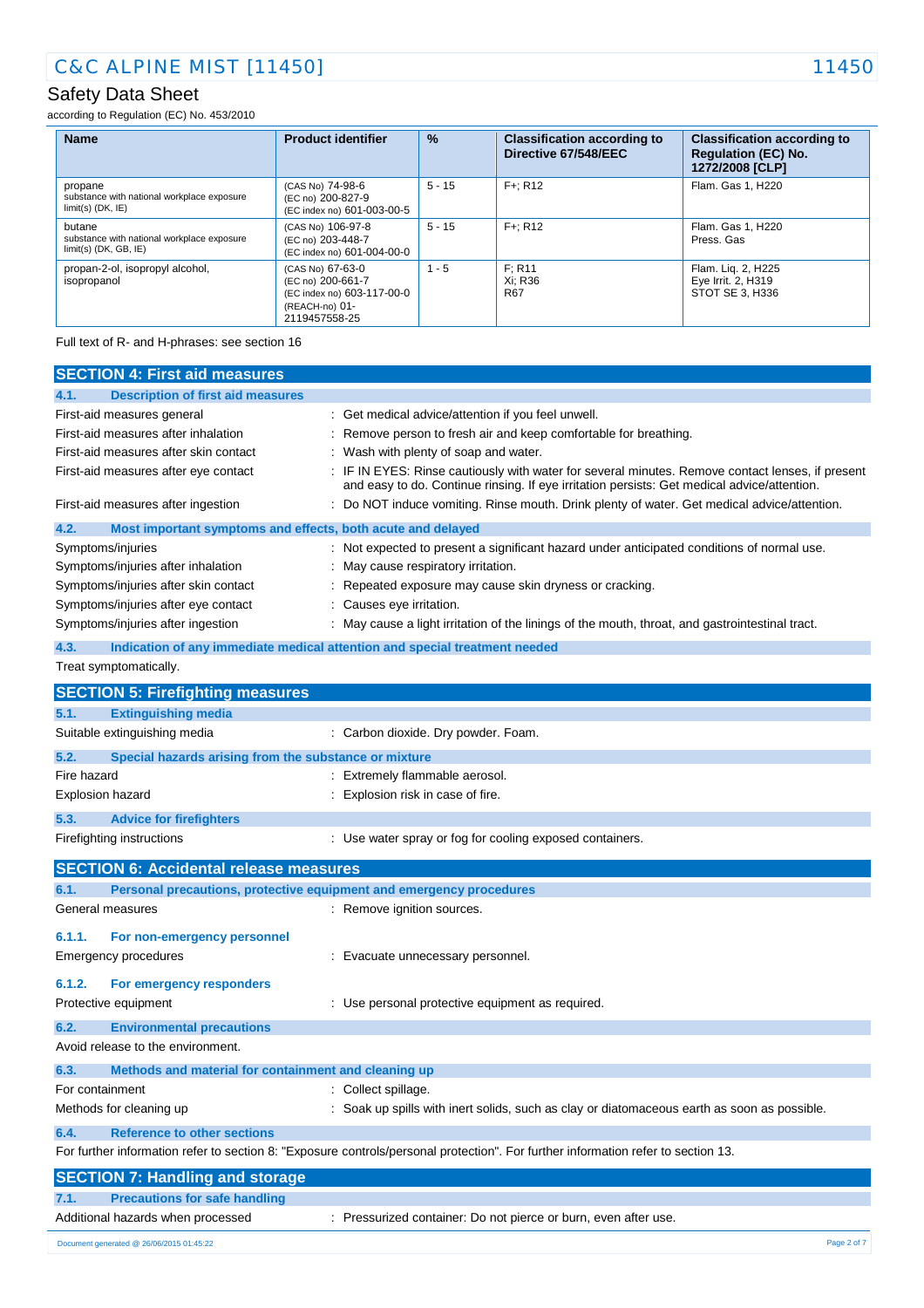according to Regulation (EC) No. 453/2010

| Precautions for safe handling                                        | : Do not spray on an open flame or other ignition source.                                                          |
|----------------------------------------------------------------------|--------------------------------------------------------------------------------------------------------------------|
| Hygiene measures                                                     | : Do not eat, drink or smoke when using this product.                                                              |
| Conditions for safe storage, including any incompatibilities<br>7.2. |                                                                                                                    |
| <b>Technical measures</b>                                            | : Does not require any specific or particular technical measures.                                                  |
| Storage conditions                                                   | : Keep away from ignition sources. Protect from sunlight. Do not expose to temperatures<br>exceeding 50 °C/122 °F. |
| Incompatible products                                                | : Oxidizing agent. Strong acids. Strong bases.                                                                     |
| Incompatible materials                                               | Direct sunlight. Heat sources. Sources of ignition.                                                                |
| Special rules on packaging                                           | : Keep only in original container.                                                                                 |
| 7.3.<br>Specific end use(s)                                          |                                                                                                                    |

No additional information available

## **SECTION 8: Exposure controls/personal protection**

| 8.1.<br><b>Control parameters</b>                     |                                                            |                                                       |
|-------------------------------------------------------|------------------------------------------------------------|-------------------------------------------------------|
| propane (74-98-6)                                     |                                                            |                                                       |
| Denmark                                               | Local name                                                 | Propan                                                |
| Denmark                                               | Grænseværdie (langvarig) (mg/m <sup>3</sup> )              | 1800 mg/m <sup>3</sup>                                |
| Denmark                                               | Grænseværdie (langvarig) (ppm)                             | 1000 ppm                                              |
| Ireland                                               | Local name                                                 | Propane                                               |
| Ireland                                               | OEL (8 hours ref) (ppm)                                    | 1000 ppm                                              |
| Ireland                                               | Notes (IE)                                                 | Asphx                                                 |
| propan-2-ol, isopropyl alcohol, isopropanol (67-63-0) |                                                            |                                                       |
| Denmark                                               | Local name                                                 | Isopropylalkohol (2005)                               |
| Denmark                                               | Grænseværdie (langvarig) (mg/m <sup>3</sup> )              | 490 mg/m <sup>3</sup>                                 |
| Denmark                                               | Grænseværdie (langvarig) (ppm)                             | 200 ppm                                               |
| Germany                                               | TRGS 900 Limitation of exposure peaks (mg/m <sup>3</sup> ) | 1000 mg/m <sup>3</sup>                                |
| Ireland                                               | Local name                                                 | Isopropyl alcohol                                     |
| Ireland                                               | OEL (8 hours ref) (ppm)                                    | 200 ppm                                               |
| Ireland                                               | OEL (15 min ref) (ppm)                                     | 400 ppm                                               |
| Ireland                                               | Notes (IE)                                                 | Sk                                                    |
| Netherlands                                           | Grenswaarde TGG 8H (mg/m <sup>3</sup> )                    | 650 mg/m <sup>3</sup>                                 |
| Netherlands                                           | Grenswaarde TGG 15MIN (mg/m <sup>3</sup> )                 | 0 mg/m $3$                                            |
| United Kingdom                                        | Local name                                                 | Propan-2-ol                                           |
| United Kingdom                                        | WEL TWA (mg/m <sup>3</sup> )                               | 999 mg/m <sup>3</sup>                                 |
| <b>United Kingdom</b>                                 | WEL TWA (ppm)                                              | 400 ppm                                               |
| United Kingdom                                        | WEL STEL (mg/m <sup>3</sup> )                              | 1250 mg/m <sup>3</sup>                                |
| <b>United Kingdom</b>                                 | WEL STEL (ppm)                                             | 500 ppm                                               |
| butane (106-97-8)                                     |                                                            |                                                       |
| Denmark                                               | Local name                                                 | n-Butan                                               |
| Denmark                                               | Grænseværdie (langvarig) (mg/m <sup>3</sup> )              | 1200 mg/m <sup>3</sup>                                |
| Denmark                                               | Grænseværdie (langvarig) (ppm)                             | 500 ppm                                               |
| Ireland                                               | Local name                                                 | <b>Butane</b>                                         |
| Ireland                                               | OEL (8 hours ref) (ppm)                                    | 1000 ppm                                              |
| <b>United Kingdom</b>                                 | Local name                                                 | <b>Butane</b>                                         |
| United Kingdom                                        | WEL TWA (mg/m <sup>3</sup> )                               | 1450 mg/m <sup>3</sup>                                |
| United Kingdom                                        | WEL TWA (ppm)                                              | 600 ppm                                               |
| United Kingdom                                        | WEL STEL (mg/m <sup>3</sup> )                              | 1810 mg/m <sup>3</sup>                                |
| United Kingdom                                        | WEL STEL (ppm)                                             | 750 ppm                                               |
| <b>United Kingdom</b>                                 | Remark (WEL)                                               | Carc, (only applies if Butane contains more than 0.1% |
|                                                       |                                                            | of buta-1,3-diene)                                    |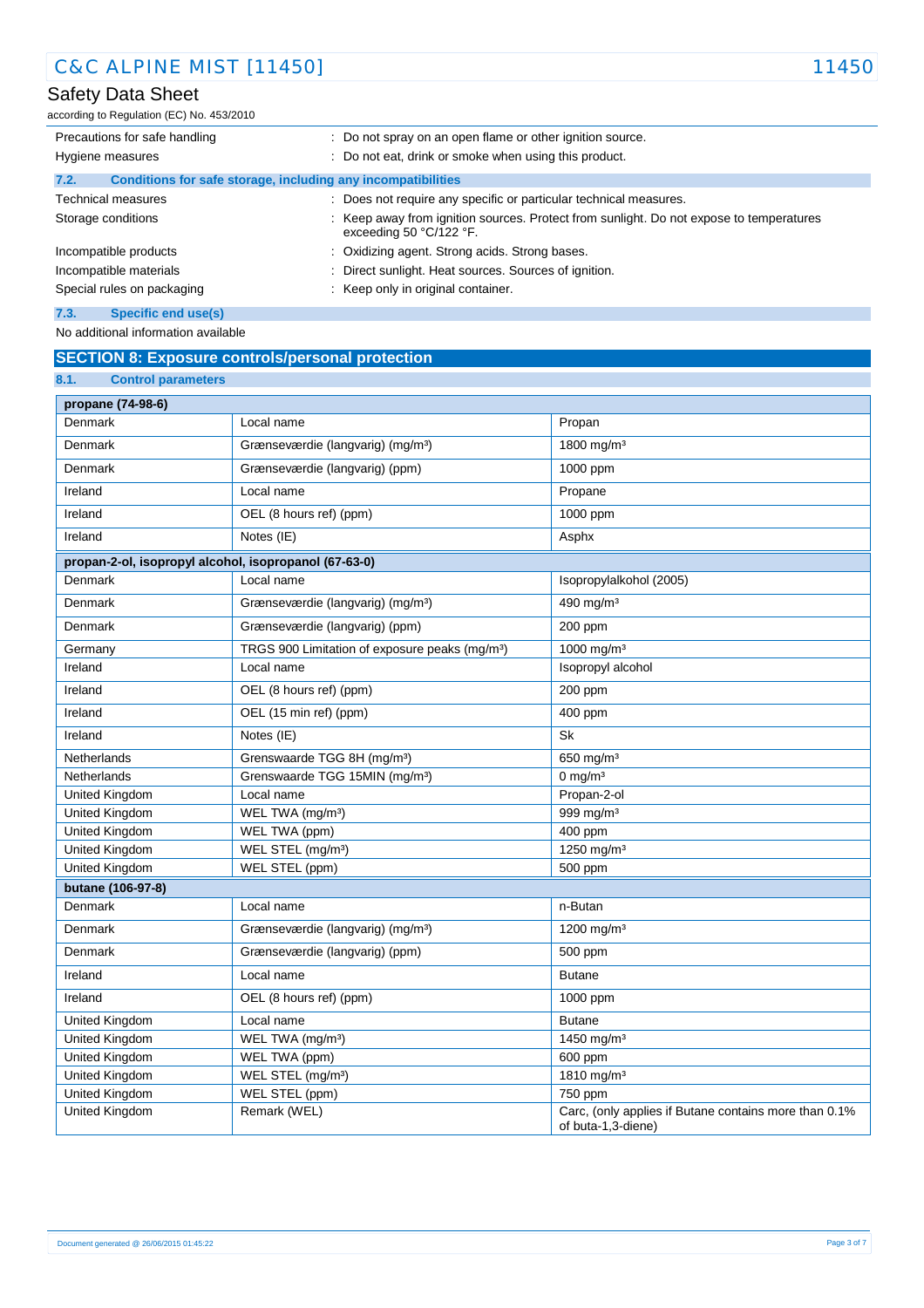| <b>C&amp;C ALPINE MIST [11450]</b> | 11450 |
|------------------------------------|-------|
|------------------------------------|-------|

according to Regulation (EC) No. 453/2010

| 8.2.<br><b>Exposure controls</b>  |                                                        |
|-----------------------------------|--------------------------------------------------------|
| Materials for protective clothing | Not required for normal conditions of use              |
| Hand protection                   | : In case of repeated or prolonged contact wear gloves |
| Eye protection                    | : Not required for normal conditions of use            |
| Skin and body protection          | : Not required for normal conditions of use            |
| Respiratory protection            | Not required for normal conditions of use              |

## **SECTION 9: Physical and chemical properties**

| 9.1.                    | Information on basic physical and chemical properties |                |                   |
|-------------------------|-------------------------------------------------------|----------------|-------------------|
| Physical state          |                                                       | $\ddot{\cdot}$ | Liquid            |
| Appearance              |                                                       |                | Aerosol           |
| Colour                  |                                                       |                | Colourless.       |
| Odour                   |                                                       |                | Fresh.            |
| Odour threshold         |                                                       |                | No data available |
| рH                      |                                                       |                | No data available |
|                         | Relative evaporation rate (butylacetate=1)            |                | No data available |
| Melting point           |                                                       |                | No data available |
| Freezing point          |                                                       |                | No data available |
| Boiling point           |                                                       |                | No data available |
| Flash point             |                                                       |                | No data available |
|                         | Auto-ignition temperature                             |                | No data available |
|                         | Decomposition temperature                             |                | No data available |
|                         | Flammability (solid, gas)                             |                | No data available |
| Vapour pressure         |                                                       |                | No data available |
|                         | Relative vapour density at 20 °C                      |                | No data available |
| Relative density        |                                                       |                | 0,81              |
| Solubility              |                                                       |                | No data available |
| Log Pow                 |                                                       |                | No data available |
|                         | Viscosity, kinematic                                  |                | No data available |
| Viscosity, dynamic      |                                                       |                | No data available |
|                         | <b>Explosive properties</b>                           |                | No data available |
|                         | Oxidising properties                                  |                | No data available |
| <b>Explosive limits</b> |                                                       |                | No data available |

#### **9.2. Other information**

No additional information available

|       | <b>SECTION 10: Stability and reactivity</b>                        |
|-------|--------------------------------------------------------------------|
|       |                                                                    |
| 10.1. | <b>Reactivity</b>                                                  |
|       | Pressurised container: May burst if heated.                        |
| 10.2. | <b>Chemical stability</b>                                          |
|       | Stable under normal conditions.                                    |
| 10.3. | <b>Possibility of hazardous reactions</b>                          |
|       | No additional information available                                |
| 10.4. | <b>Conditions to avoid</b>                                         |
|       | Direct sunlight. Heat. Open flame.                                 |
| 10.5. | <b>Incompatible materials</b>                                      |
|       | No additional information available                                |
| 10.6. | <b>Hazardous decomposition products</b>                            |
|       | No additional information available                                |
|       | $O$ E $\triangle$ TI $\triangle$ MI 44. Tautaalantaal tufamuattan. |

| <b>SECTION 11: Toxicological information</b> |                  |
|----------------------------------------------|------------------|
| 11.1. Information on toxicological effects   |                  |
| Acute toxicity                               | : Not classified |
| Skin corrosion/irritation                    | : Not classified |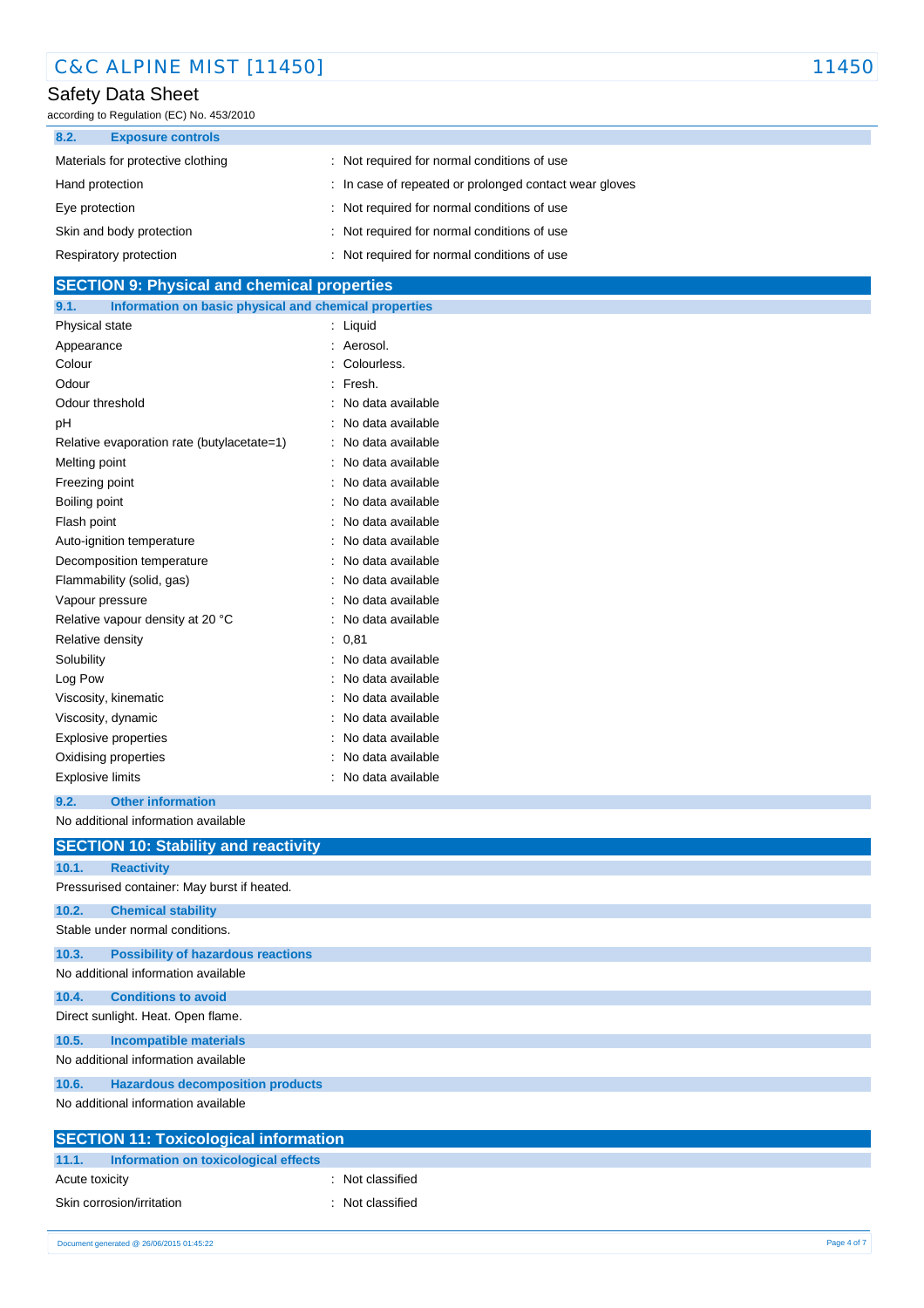according to Regulation (EC) No. 453/2010

| Serious eye damage/irritation                         | : Not classified |
|-------------------------------------------------------|------------------|
| Respiratory or skin sensitisation                     | : Not classified |
| Germ cell mutagenicity                                | : Not classified |
| Carcinogenicity                                       | : Not classified |
| Reproductive toxicity                                 | : Not classified |
| Specific target organ toxicity (single exposure)      | : Not classified |
| Specific target organ toxicity (repeated<br>exposure) | : Not classified |
| Aspiration hazard                                     | : Not classified |
| <b>AIRFRESHENER - ALPINE AIR</b>                      |                  |
| Vaporizer                                             | Aerosol          |

## **SECTION 12: Ecological information**

**12.1. Toxicity**

| propan-2-ol, isopropyl alcohol, isopropanol (67-63-0) |                                    |  |  |
|-------------------------------------------------------|------------------------------------|--|--|
| LC50 fishes 1                                         | 9640 ma/l                          |  |  |
| EC50 other aquatic organisms 1                        | 13299 mg/l EC50 waterflea (48 h)   |  |  |
| EC50 other aquatic organisms 2                        | > 1000 mg/l IC50 algea (72 h) mg/l |  |  |

#### **12.2. Persistence and degradability**

No additional information available

**12.3. Bioaccumulative potential**

| propan-2-ol, isopropyl alcohol, isopropanol (67-63-0) |                                           |      |
|-------------------------------------------------------|-------------------------------------------|------|
| Log Pow                                               |                                           | 0.14 |
| 12.4.                                                 | <b>Mobility in soil</b>                   |      |
| No additional information available                   |                                           |      |
| 12.5.                                                 | <b>Results of PBT and vPvB assessment</b> |      |
| No additional information available                   |                                           |      |

## **12.6. Other adverse effects**

No additional information available

#### **SECTION 13: Disposal considerations**

**13.1. Waste treatment methods**

Waste disposal recommendations : Do not pierce or burn, even after use.

## **SECTION 14: Transport information**

| In accordance with ADR / RID / IMDG / IATA / ADN |                              |  |
|--------------------------------------------------|------------------------------|--|
| 14.1.<br><b>UN number</b>                        |                              |  |
| UN-No. (ADR)                                     | : 1950                       |  |
| UN-No. (IMDG)                                    | : 1950                       |  |
| UN-No.(IATA)                                     | : 1950                       |  |
| 14.2.<br>UN proper shipping name                 |                              |  |
| Proper Shipping Name (ADR)                       | : AEROSOLS                   |  |
| Proper Shipping Name (IMDG)                      | : AEROSOLS                   |  |
| Proper Shipping Name (IATA)                      | : AEROSOLS, FLAMMABLE        |  |
| Transport document description (ADR)             | : UN 1950 AEROSOLS, 2.1, (D) |  |
| Transport document description (IMDG)            | : UN 1950 AEROSOLS, 2.1      |  |
| 14.3.<br><b>Transport hazard class(es)</b>       |                              |  |
| <b>ADR</b>                                       |                              |  |
| Transport hazard class(es) (ADR)                 | : 2.1                        |  |
| Danger labels (ADR)                              | : 2.1                        |  |
|                                                  |                              |  |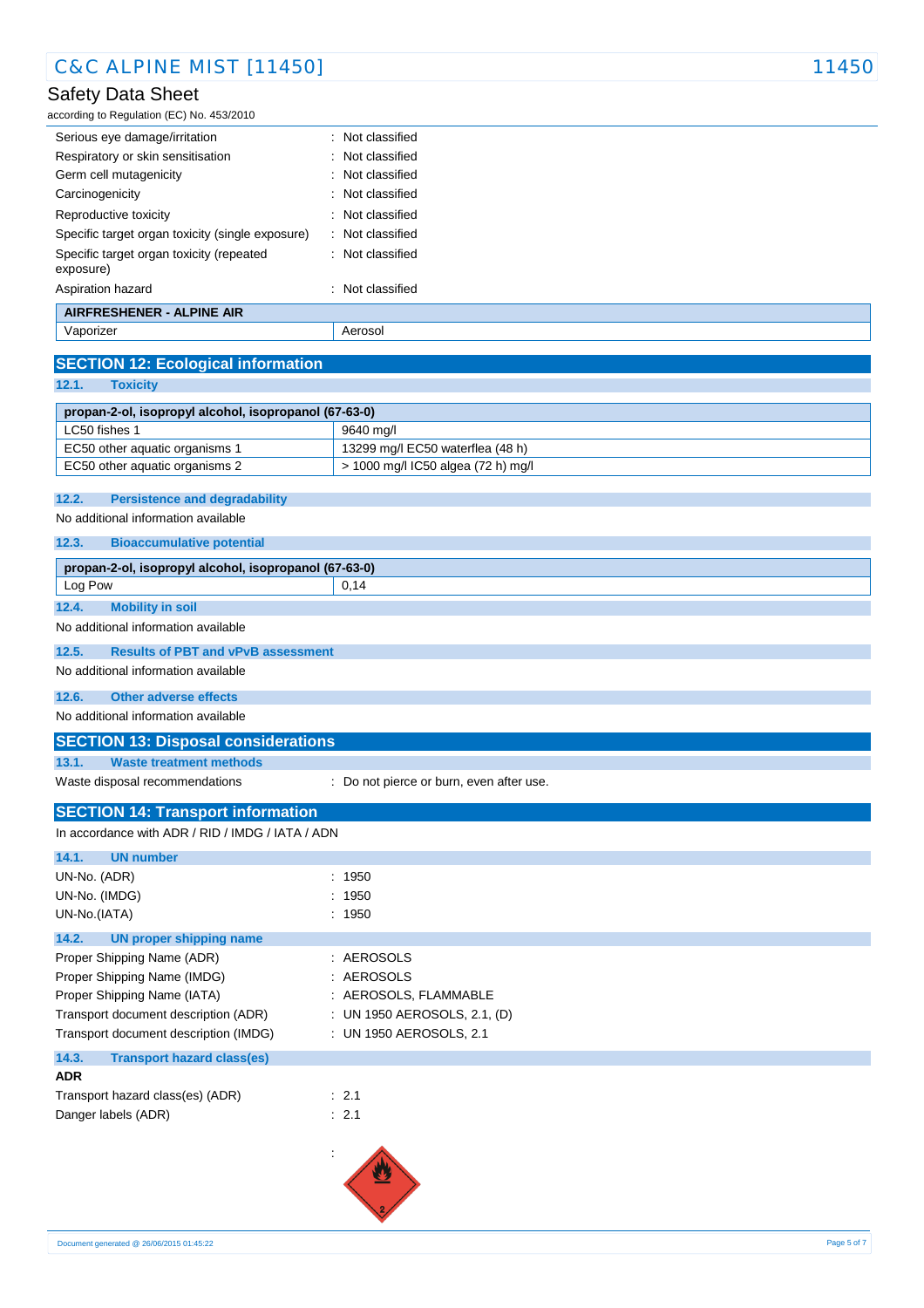according to Regulation (EC) No. 453/2010

| <b>IMDG</b>                                                                 |                                          |
|-----------------------------------------------------------------------------|------------------------------------------|
| Transport hazard class(es) (IMDG)                                           | : 2.1                                    |
| Danger labels (IMDG)                                                        | : 2.1                                    |
|                                                                             |                                          |
|                                                                             |                                          |
|                                                                             |                                          |
|                                                                             |                                          |
|                                                                             |                                          |
|                                                                             |                                          |
| <b>IATA</b>                                                                 |                                          |
| Transport hazard class(es) (IATA)                                           | : 2.1                                    |
| Hazard labels (IATA)                                                        | : 2.1                                    |
|                                                                             |                                          |
|                                                                             |                                          |
|                                                                             |                                          |
|                                                                             |                                          |
|                                                                             |                                          |
|                                                                             |                                          |
|                                                                             |                                          |
| 14.4.<br><b>Packing group</b>                                               |                                          |
| Packing group (ADR)<br>Packing group (IMDG)                                 | : Not applicable<br>Not applicable       |
| Packing group (IATA)                                                        | : Not applicable                         |
|                                                                             |                                          |
| 14.5.<br><b>Environmental hazards</b>                                       |                                          |
| Dangerous for the environment                                               | : No                                     |
| Marine pollutant<br>Other information                                       | $:$ No                                   |
|                                                                             | : No supplementary information available |
|                                                                             |                                          |
| 14.6.<br><b>Special precautions for user</b>                                |                                          |
|                                                                             |                                          |
| - Overland transport                                                        |                                          |
| Classification code (ADR)                                                   | : 5F                                     |
| Special provisions (ADR)                                                    | : 190, 327, 344, 625                     |
| Limited quantities (ADR)                                                    | : 1L                                     |
| Excepted quantities (ADR)                                                   | $\therefore$ EO                          |
| Packing instructions (ADR)                                                  | : P207, LP02                             |
| Special packing provisions (ADR)                                            | : PP87, RR6, L2<br>: MP9                 |
| Mixed packing provisions (ADR)<br>Transport category (ADR)                  | $\therefore$ 2                           |
| Special provisions for carriage - Packages                                  | : V14                                    |
| (ADR)<br>Special provisions for carriage - Loading,                         | : CV9, CV12                              |
| unloading and handling (ADR)<br>Special provisions for carriage - Operation | $\therefore$ S2                          |
| (ADR)<br>Tunnel restriction code (ADR)                                      | $\therefore$ D                           |
|                                                                             |                                          |
| - Transport by sea                                                          |                                          |
| Special provisions (IMDG)                                                   | : 63, 190, 277, 327, 344, 959            |
| Limited quantities (IMDG)                                                   | : SP277                                  |
| Excepted quantities (IMDG)                                                  | $\therefore$ EO                          |
| Packing instructions (IMDG)                                                 | : P207, LP02                             |
| Special packing provisions (IMDG)                                           | : PP87, L2<br>F.D                        |
| EmS-No. (Fire)<br>EmS-No. (Spillage)                                        | $: S-U$                                  |